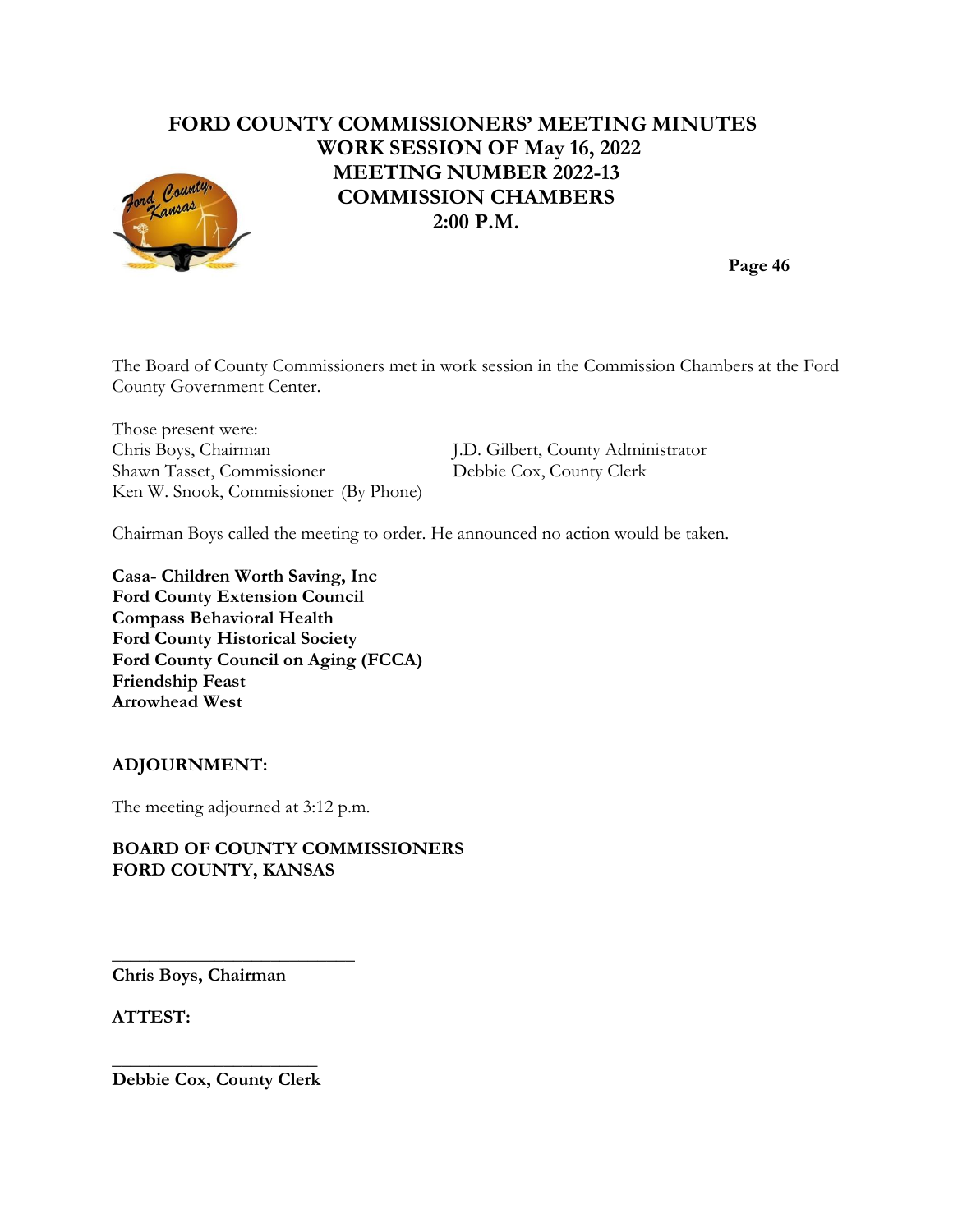#### **FORD COUNTY COMMISSIONERS' MEETING MINUTES MEETING OF May 16, 2022 MEETING NUMBER 2022-14** nd County **COMMISSION CHAMBERS 3:30 P.M.**

**Page 47**

The Board of County Commissioners met in regular session in the Commission Chambers at the Ford County Government Center.

Those present were:

Chris Boys, Chairman J.D. Gilbert County Administrator Ken W. Snook, Commissioner (by Phone) Debbie Cox, County Clerk Shawn Tasset, Commissioner

Chairman Boys called the meeting to order. Chairman Boys, led the group in prayer, followed by the Pledge of Allegiance.

#### **Consent Agenda**

Approval of Meeting Minutes: 2022-10; 2022-11; 2022-12

Commissioner Tasset moved to approve the consent agenda as presented. Commissioner Snook seconded the motion. **Motion carried 3-0.**

#### **Approval of Claims for Payment: \$383,610.96**

Chairman Boys moved to approve the claims for payment, as presented. Commissioner Tasset seconded the motion. **Motion carried 3-0.**

**Open Public Comment - None**

**Unfinished Business – None**

**Legal Counsel- None**

**County Administrator's Report**

#### **Expanded Sunday Sales**

Ford County Legal Counsel Mr. Glenn Kerbs stated the County Clerk has been asked about the County allowing Sunday sales of packaged beer in the unincorporated areas of the County. In order to do that the Commission can pass a resolution. There would be a 60-day protest period, that someone may bring a protest petition, calling for an election. The other way this could be done is someone to bring a petition asking for an election.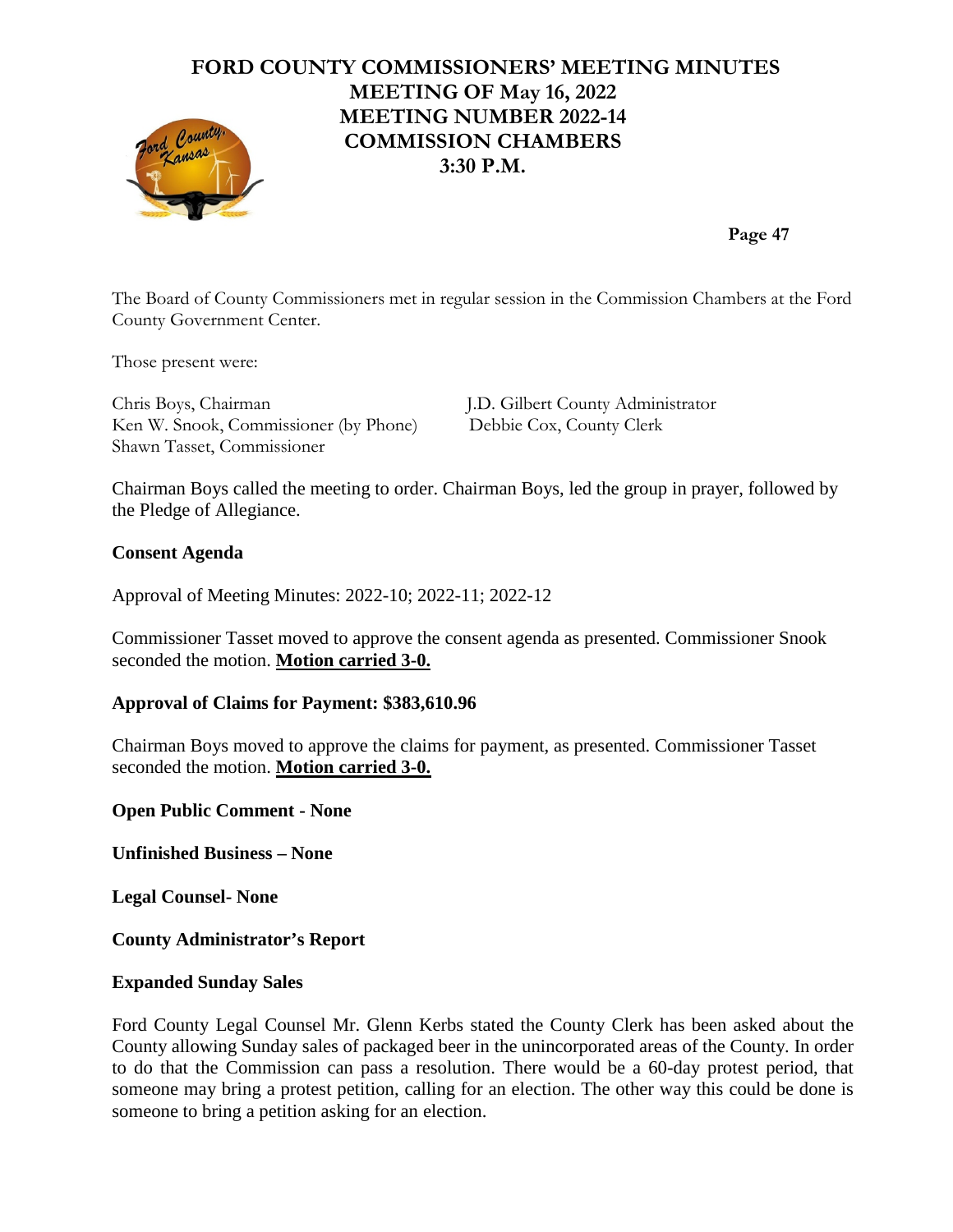Mr. Kerbs was asked to bring a resolution to the next meeting for consideration. Also that the two businesses be contacted and asked to attend the next meeting.

# **Cafeteria Plan for 2022-2023**

Molly Gleason, with the Human Resource Department presented the Cafeteria Plan for 2022-2023. The plan calls for employees monthly cost of the premiums to stay the same. The deductibles are what has changed, with the low deductible going from \$500.00 to \$1,000.00.

Commissioner Tasset moved to approve the Cafeteria Plan for 2022-2023, as presented. Chairman Boys seconded the motion. Motion carried 2-1. Commissioner Snook voted no.

### **Fire & EMS: Resolution 2022-19 Revisited**

Fire Chief Boyd discussed Resolution 2022-19, Burn Ban. Chief is recommending the burn ban be lifted for now.

Chairman Boys moved to rescind Resolution 2022-19, as requested by Chief Boyd. Commissioner Tasset seconded the motion. **Motion carried 3-0.**

### **Fire & EMS: Service Rates**

Ford County Fire Chief Rob Boyd is requesting to change the rates for services provided. The current rates have not been changed since December 2012. It would be a total of \$200.00 across the board. The only rate that would not change is for standby, which would remain at \$75 per hour.

Chairman Boys moved to approve the proposed rates for services provided, as presented by Chief Boyd. Commissioner Snook seconded the motion. **Motion carried 3-0.**

### **Fire & EMS: Western Kansas Multi-County Task Force**

Deputy Fire Chief Kyle Davis, asked for approval of the MOU with Western Kansas Multi-County Task Force Activation Protocol. The Commission approved Ford County Fire & EMS to become a member of the task force at Meeting No. 2022-09.

Chairman Boys moved to sign the MOU with Western Kansas Multi-County Task Force Activation Protocol, as presented. Commissioner Snook seconded the motion. **Motion carried 3-0.**

### **Bid Results: Mail Machine Lease / Government Center**

County Administrator J.D. Gilbert stated that only one bid was received on time. That bid did not meet the bid specs sent out. He is asking to reject the bid and request the future decisions regarding a new mail machine lease be turned over to the Ford County Administrator. This would allow time to see who is granted the state contract and any other cost saving options.

Commissioner Tasset moved to reject the bid for the mail machine lease and give Ford County Administration the authority to make any future decisions with regards to said lease. Chairman Boys seconded the motion. **Motion carried 3-0.**